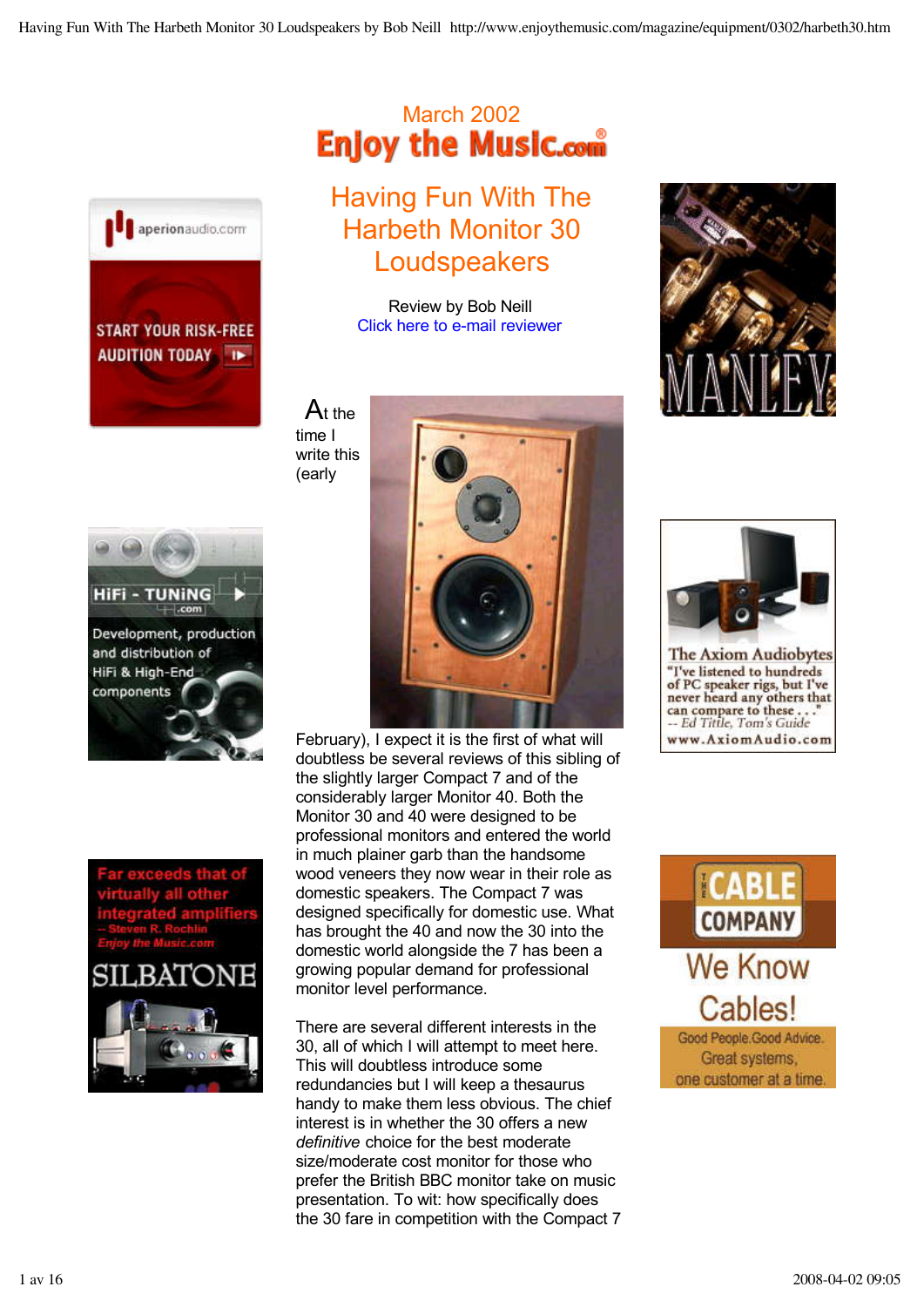







and Spendor SP 1/2? Another interest is in how the 30 differs from the 40: that is, how much of a compromise does it represent and does its considerably smaller size offer any compensating sonic advantages.

That the British monitor take on music presentation might not be everyone's standard is a view I find hard to fathom, but Barry from the backwoods of Ontario with his somewhat more sensuous French speakers insists there is more in the universe than what I know. He has urged me to introduce this review with a summary description of what I think this UK take is, a task I find similar to having to describe nature, but I will try.

They tend to be smallish, feature "lossy" cabinets, are generally flat through the critical portion of the midrange enabling them to maximize accuracy of tonality and timbre, offer not a whole lot of action under 40Hz, and come with a very gradual taper of the high end, resulting in a 'natural' rather than zippy or expressive overall presentation. How's that for a sexy speaker? They are designed to present what's on the recording accurately but with some consideration for how music actually sounds in a concert or jazz hall. While this can result in slightly different voices among different designers or even within a single line of speakers - the differences tend to be those of degree, not kind. You get the feeling after listening to a variety of them that they all have the same general ideal in sight. British monitors tend not to grab their listeners but to please and satisfy them, especially those familiar with the sound of real instruments played in a live environment. They wear extremely well over time and tend not to be traded in or sold very often. There is some guy on *Audio Review* who reports that he has a photograph of his Spendor SP 100's on his desk at work. Sick, but I understand.



**5777 F737** audio pure and simple





## The Basics

The Harbeth Monitor 30 is approximately 18" x 11" x 11.25" (HxWxD), a size determined by its original mission, which was to be a "drop in" for the BBC LS 5/9. This means it is a little less than 20% smaller in overall volume than the Compact 7, which was designed with no such 'restrictions.' The other basic difference between these two speakers is that whereas both speakers use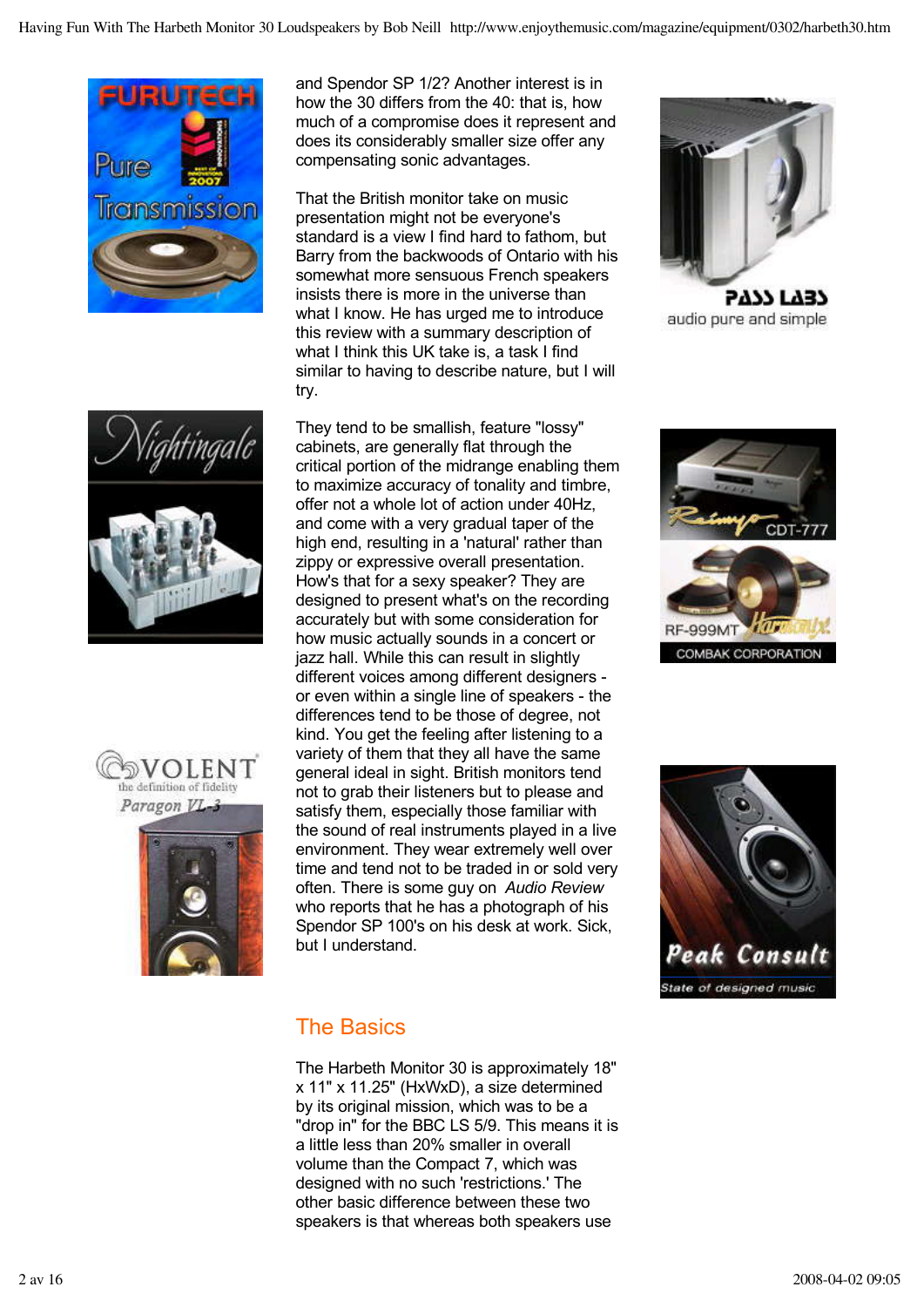the same 8-inch (200 mm) RADIAL midrange/woofer, the 30 uses the SEAS 1-inch (25 mm) soft-dome Excell tweeter used in the Monitor 40, whereas the 7 uses a SEAS magnesium-alloy dome tweeter of the same dimension.

The Monitor 30 is 8 ohms/85 dB, the Compact 7 is 8 ohms/88db. The Monitor 30 retails in the United States for \$3,189, \$720 more than the 7. Both speakers are comfortable on Sound Anchor stands. (Use Blue Tak as a speaker/stand interface.) Experiments so far suggest that the 7 is best on a 20-24-inch stand, the 30 (whose tweeter is mounted lower in the cabinet) on a 25-28 inch stand. Both speakers are bi-wireable, though in general, designer Alan Shaw is skeptical of bi-wiring. He does not deny that it changes the sound, just not for the better. I do not have bi-wired Valhalla. The Blue Circle BC 92, which I will be using later on in the audition when I move the 30's into a smaller room with more modest equipment, is bi-wired, but I have nothing to compare its performance with, so let us trust the designer on this one. The main part of the review will be carried out on my existing system, which I know well, in our 5,000 cubic foot living room, which has proven to be a fine environment acoustically.

## System Details

**Front End**: Naim CDSII player, Electraglide Reference Triglide ac cord, Nordost Vallhalla interconnect, RCA/XLR.

**Electronics**: Blue Circle AG3000 line preamp - tubed, balaced, same Electraglide ac cord, Nordost Valhalla interconnect, XLR/XLR. Blue Circle AG 8000 monoblocks hybrid, 150 watts, balanced, high biased A/B. Electraglide Fat Boy Gold ac cords, Valhalla speaker cable.

**Room**: 18 x 28 x 11 feet. The ceiling slopes from 11 feet at speaker end to 8 feet at the other. The floor is wood over slab, with 8 x 10 area rug in front of loudspeakers. The wall on listener's left is brick, 5 feet from speaker; the wall on right is books, 5 feet from speaker. The rear wall is glass, 3.5 feet behind speakers. The loudspeakers are 8.5 feet apart aimed directly at the listening position, which is 8.5 feet away.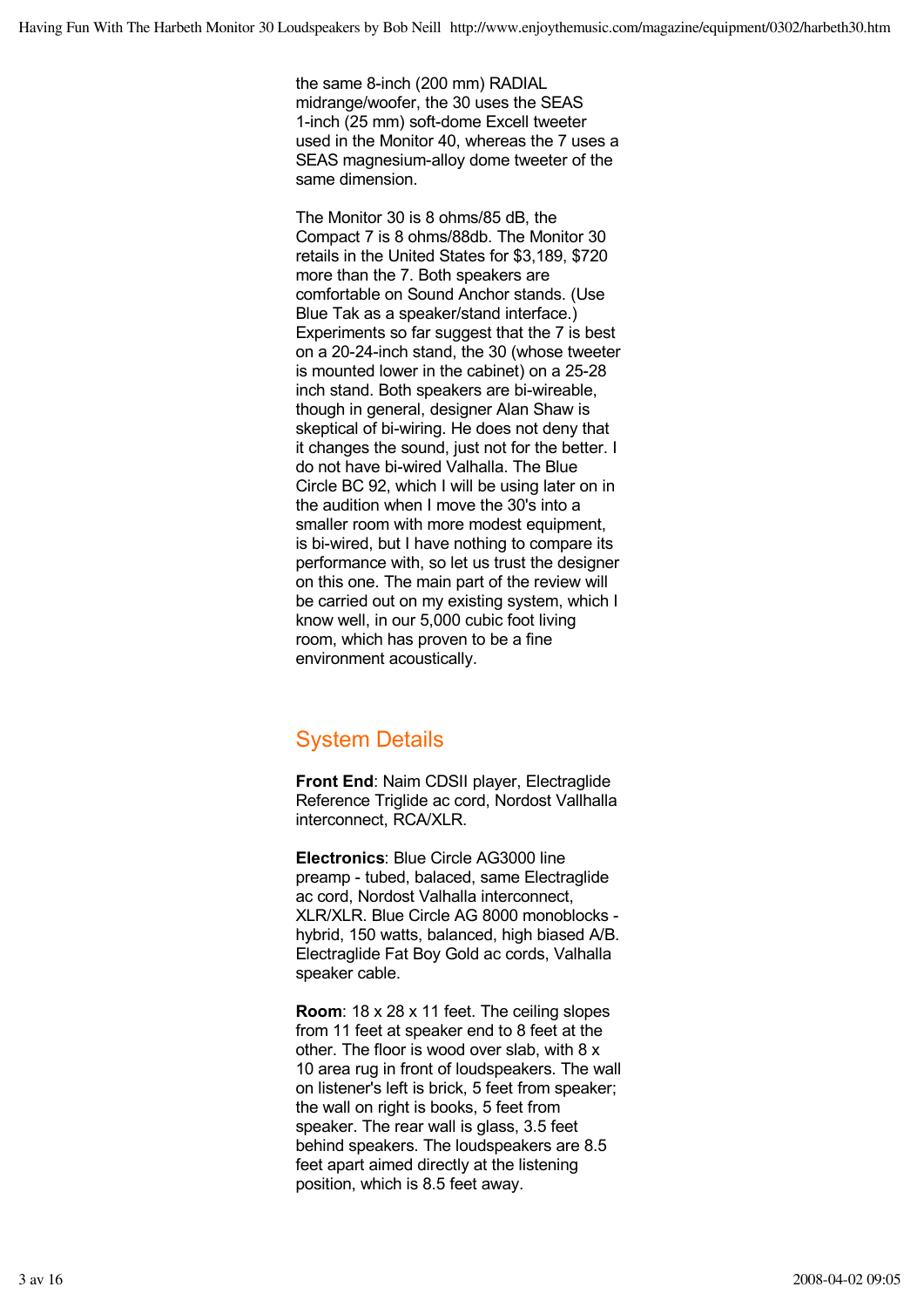## Sounding Out

Okay, what does the 30 sound like and how does it stack up considered as nominee for the definitive moderate-sized domestic monitor? It is forward - sometimes tending to piquant, exciting, detailed, captivating, clear, open, airy, spatially dimensional, fast, intimate, smooth, tactile, dynamic, firm, and authoritative. Its presentation is exceptionally well balanced. It is often quite beautiful, though not beguiling; there is no sense of sweetening, but its presentation is utterly engaging - if you like music in particular rather than in general. Like all *good* smaller loudspeakers - and it looks Lilliputian next to my Monitor 40's - it images quite well, especially front to back and generates a notable sense of spatial immediacy and palpability. I listened to the 30 with a wide variety of music - 60's jazz reissues, rocker Tom Petty, baroque chamber music on 'authentic' instruments, symphonic and choral music - and never had the sense that anything was missing. This was not the case, of course. Deep bass was missing as well as a good deal of the hall ambience that deep bass makes possible. But the speaker succeeds so convincingly in making its own case for what it does that these absences did not come to mind until I called them up.



I consider this the ultimate tribute to a small speaker and also something very rare. (Even the well-loved SP 1/2's make you aware, especially with orchestral music, that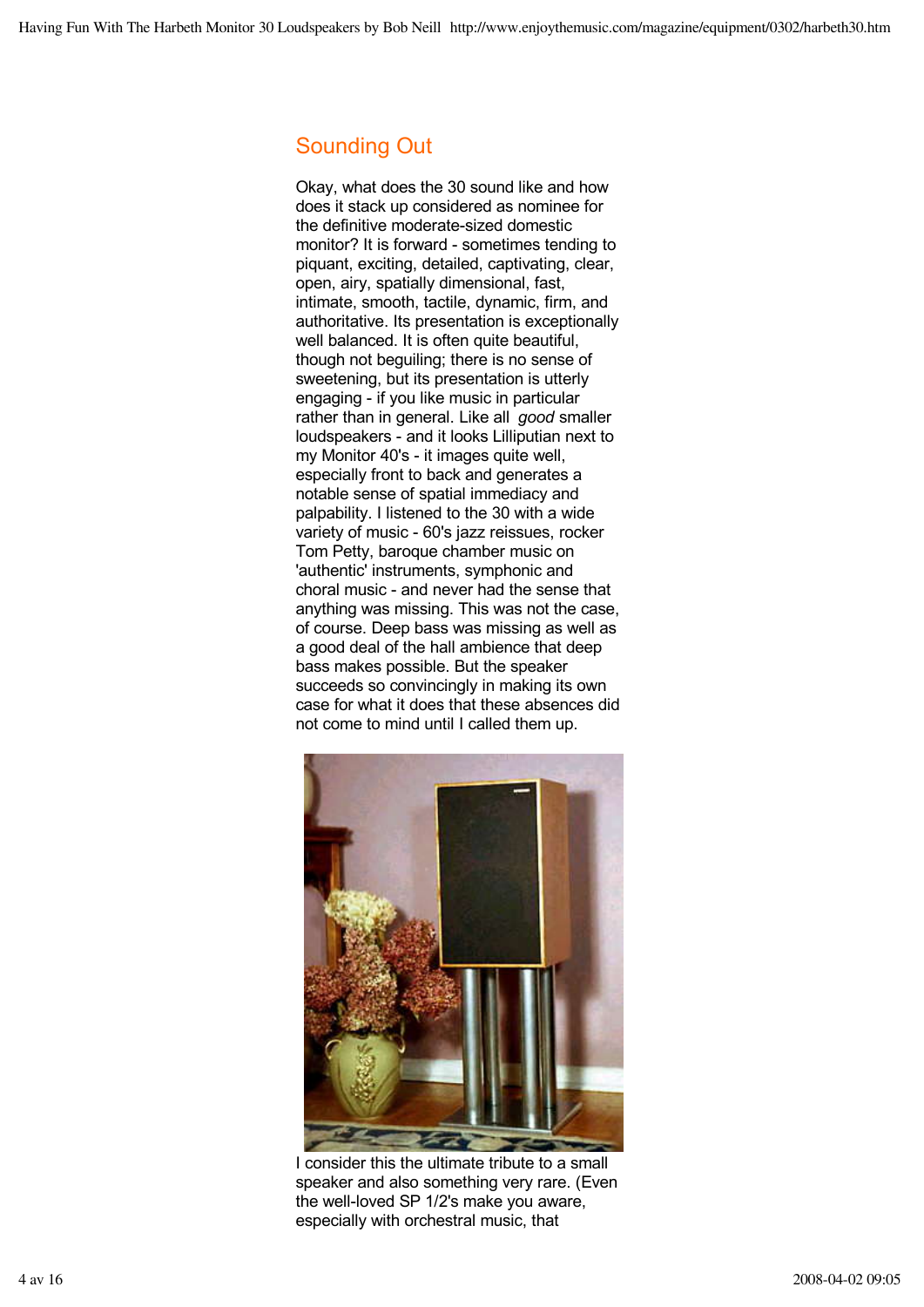something is missing on the bottom.) I had this same 'self-sufficient' experience with the Compact 7, which tells me that, like the 7, the 30 is so clear and accurate in the bass that you tend not to notice its relative lack of depth. Both the 7 and 30 seem to go far deeper than they measure, which, for the 7, I'm told is around 5-6 dB down at 46Hz, and this feels right for the 30 as well, though it's hard to tell with its different overall balance. This remarkably fine bass response has got to be laid at the feet of the RADIAL driver, which is demonstrably superior to polypropylene in rendering detail.

The Monitor 30's are noticeably less laid back than both the Compact 7's and the Monitor 40's. Their overall balance, however, again, feels perfect, so you never get the sense you are listening to a bass thin or mid-range dominant loudspeaker. They are the most 'natural' and realistic sounding loudspeakers I've ever heard in this size and in this price range.

#### Listening Samples

*Rubbra - Symphony #3* [Chandos 9944] String basses clear and tactile. The clarity in the bass compensates 'ingeniously' for the relative lack of weight in an overall balance that feels absolutely right.

*Gubaidulina "St. John Passion"* Hanssler [#98405]. With the 30's, the bass singing in the cathedral is truly fine but he isn't quite in a cathedral. With the 40's, his voice comes out of a deeper and spatially ambient background. More moving, to me. Less immediate but more moving, finally.

*"Viaggio Musicale," Il Guardino Armonico* [Teldec 82536]. One of my favorite recent acquisitions of this spirited Italian 'authentic' instrument group. One of the instruments they use is a precursor of the bassoon called a "dulcianna." Its barking bass impact and clarity were made for this speaker. Exciting and satisfying.

Wayne Shorter, *Soothsayer* [Blue Note 84443]. Here the forward thrust coupled with the smoothness of the 30's combine to pay huge dividends. Sassy good. The world is full of speakers that have up-front presentations; it is virtually empty of those that couple forward focus with smoothness to make it thrilling rather than abusive.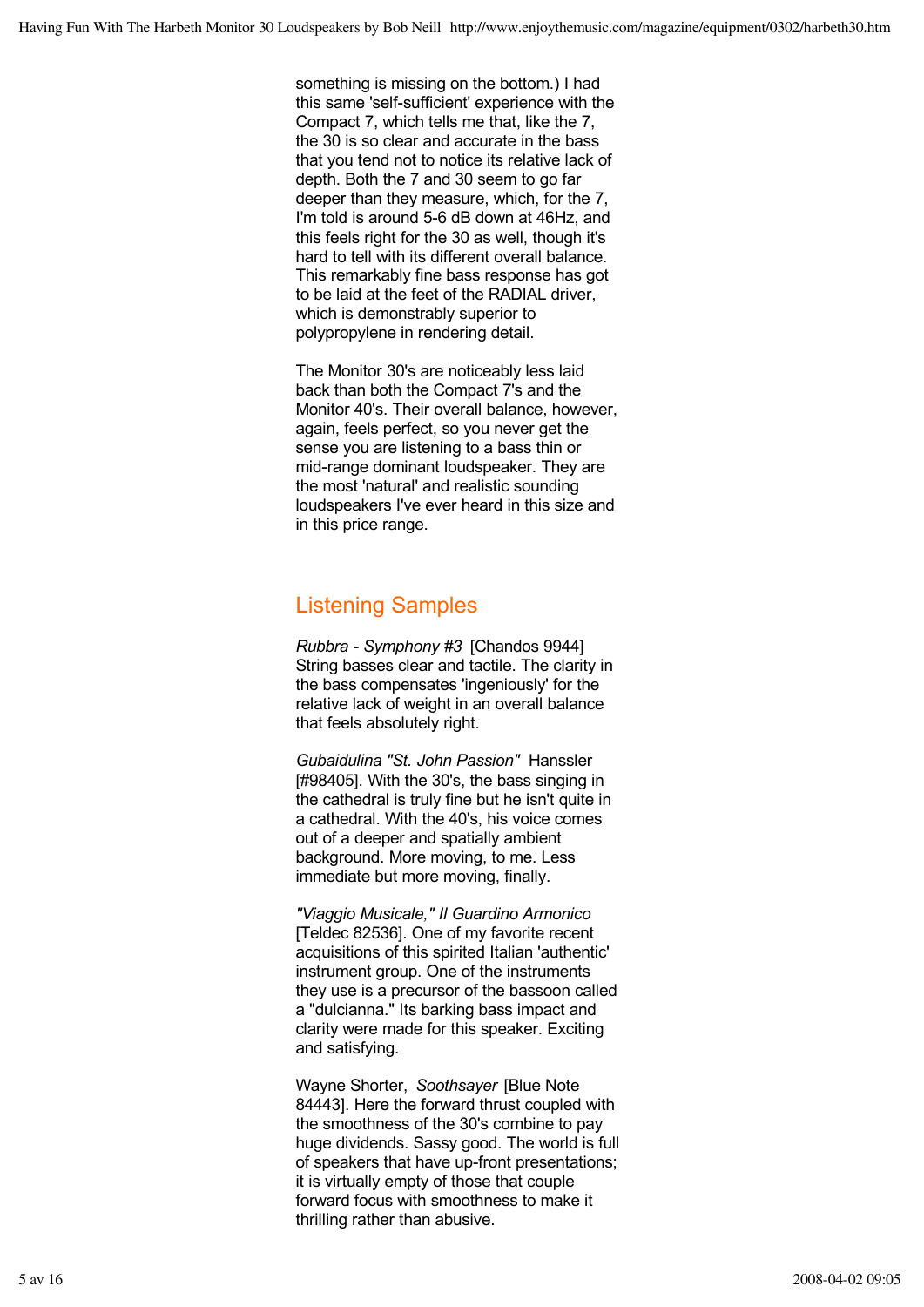Kanchelli, *Magnum Ignotum* [ECM 462713] When I hear a cello, I want to hear the rosiny bow and the instrument's wood body. A cello played (and reproduced) right doesn't just sooth with warmth, it also gets up into your sinuses and makes your brain's pleasure centers vibrate. The 30's let Rostropovich do this exquisitely. And when the cellos in the orchestra double him, it's not a hum but a thrum. This is why we assemble accurate systems. This is what we pay the big bucks for.

Bach, *Cantatas Vol 9, Koopman* [ERATO 27315] Violins and voices ring clear and smooth. Lower strings are clear and present, if not quite foundational. The basses are not missing, just not as big a deal as the bassists would like. With a large chorus, the 30's 'small speaker' ability to spread the sound out and extend it to the rear is especially noticeable. And the 30's gradual sloping high end (also a characteristic of the 40's) keeps everything beautiful rather than unnaturally piercing.

Bruckner, *Symphony No. 8, Gunter Wand* [RCA 60364] The presentation on this recording makes up in space for what it lacks in ultimate sonic depth. Wonderfully present and surprisingly monumental for a small speaker. Would I rather hear Bruckner through the 40's? Of course. Anyone with the space and money would prefer 40's for Bruckner. But this is not the point. The 30's can get you most of the clarity and detail and enough of the size and weight to make you very happy. I live with Monitor 40's and find the 30's quite satisfying and very exciting. What they do they do so well they seldom bring the 40's to mind.

Small loudspeakers succeed, when they do, by lowering our expectations and then exceeding them. I had high expectations for the Monitor 30's until I saw them - saw how small they were. At that point, my expectations sagged and, of course Alan Shaw had me. From the first note. When they said "hello." (Sorry.) Only two speakers I have ever heard have taken me that early in the game: SP1/2's and now the 30's though each in a very different way. The 40's, which I have grown to believe are the best domestic speakers available for less than mortgage money, took longer. I had to get the stand height (12-inch woofers are a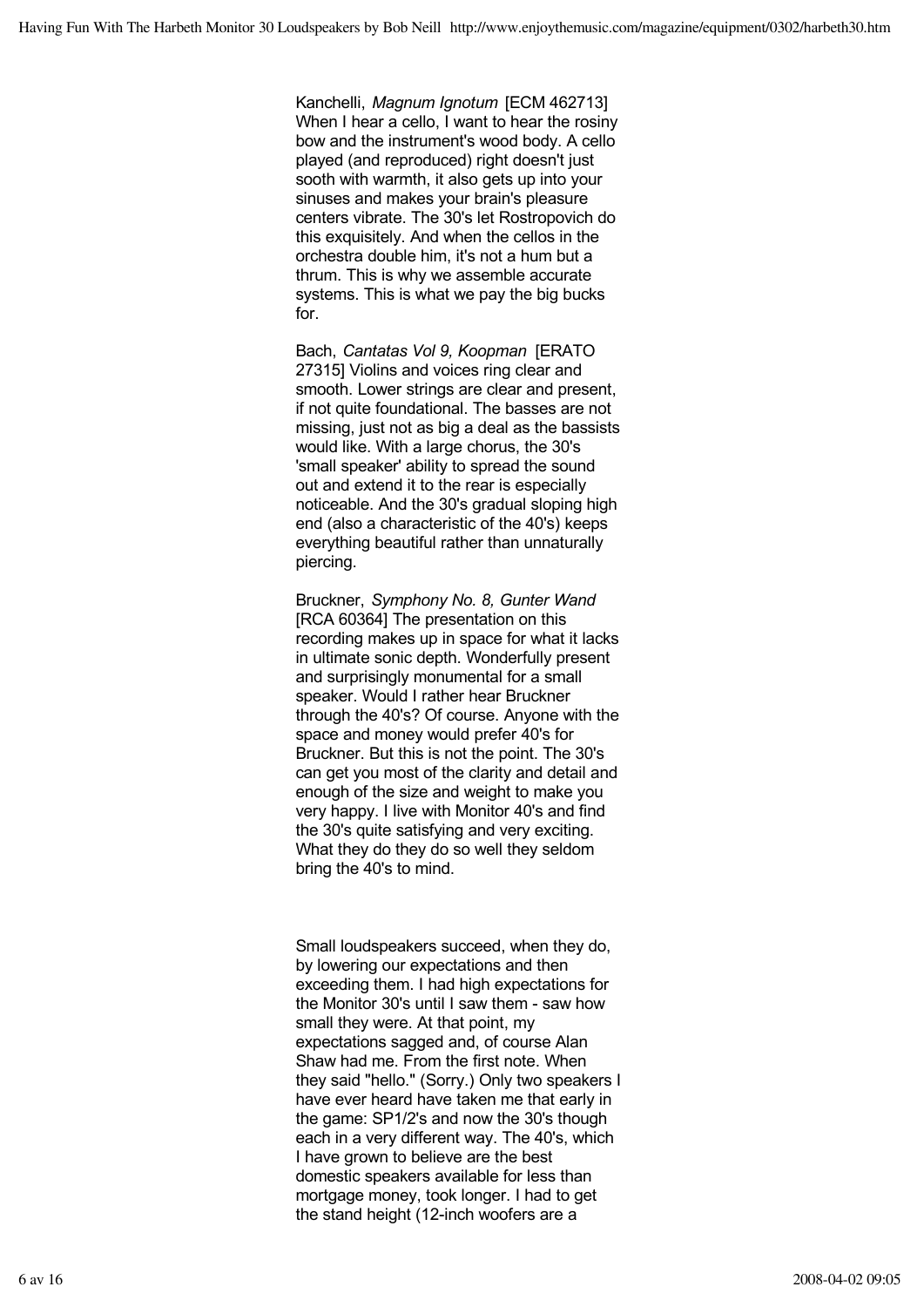challenge) and listening position right and then had to get them associated with Blue Circle hybrid AG8000's, which to be fair, the M30's started out with. And even then, the 40's sneak up on you. The 30's lay their virtues on the table and, unless your taste is very far from mine, win you over immediately. Their modest shortcomings of scale and ultimate smoothness, compared with the 40's, appear later, when you're essentially beyond caring.

### Monitor 30's and Compact 7's

Are the 30's better than the 7's? As I've said elsewhere, the Compact 7 is an extremely good speaker. Three of my web friends who own them tell me they are "married for life." (Who but Harbeth, Spendor, and Quad owners would say *that*?) The 7 goes up against its better known rival, the Spendor SP 1/2, in the market on a regular basis and wins its fair share of the matches. I have no idea what the numbers might be but now that the Harbeth name is beginning to get around I am told they are doing very well, thank you very much. They compete well because they offer a distinctive alternative to one of the most charming and beguiling loudspeakers in the history of audio. When they win, they win on the appeal of the uncanny Harbeth accuracy and honesty through the heart of the midrange, where their RADIAL mid/woofer driver dares to tell the entire musical truth and - *surprise* - truth of timbre and tonality ends up winning friends without additives - or, as it turns out, subtractives. I have come to believe that in terms of absolute sound the Compact 7 is a better speaker than the SP 1/2. This personal judgment aside, it clearly has different virtues than its rival and it is a fascinating business to sort them out. More on that comparison later. And a great deal more on the Spendors in their own review also included this month.

My only reservation about the Compact 7 when I heard it for the first time a year or so ago in this same room - and it is not one that stuck its head out - was a trace of dryness through the upper mids. Not everyone hears this, so I allowed at the time that it might be to some extent conditioned by adjacent equipment. I also speculated it might be a byproduct of the 7's designed in 'BBC curve'  $-$ / $+$  1.5 dB swing in the upper midrange  $-$  an artifact engineered into some small speakers to make them more suitable for a domestic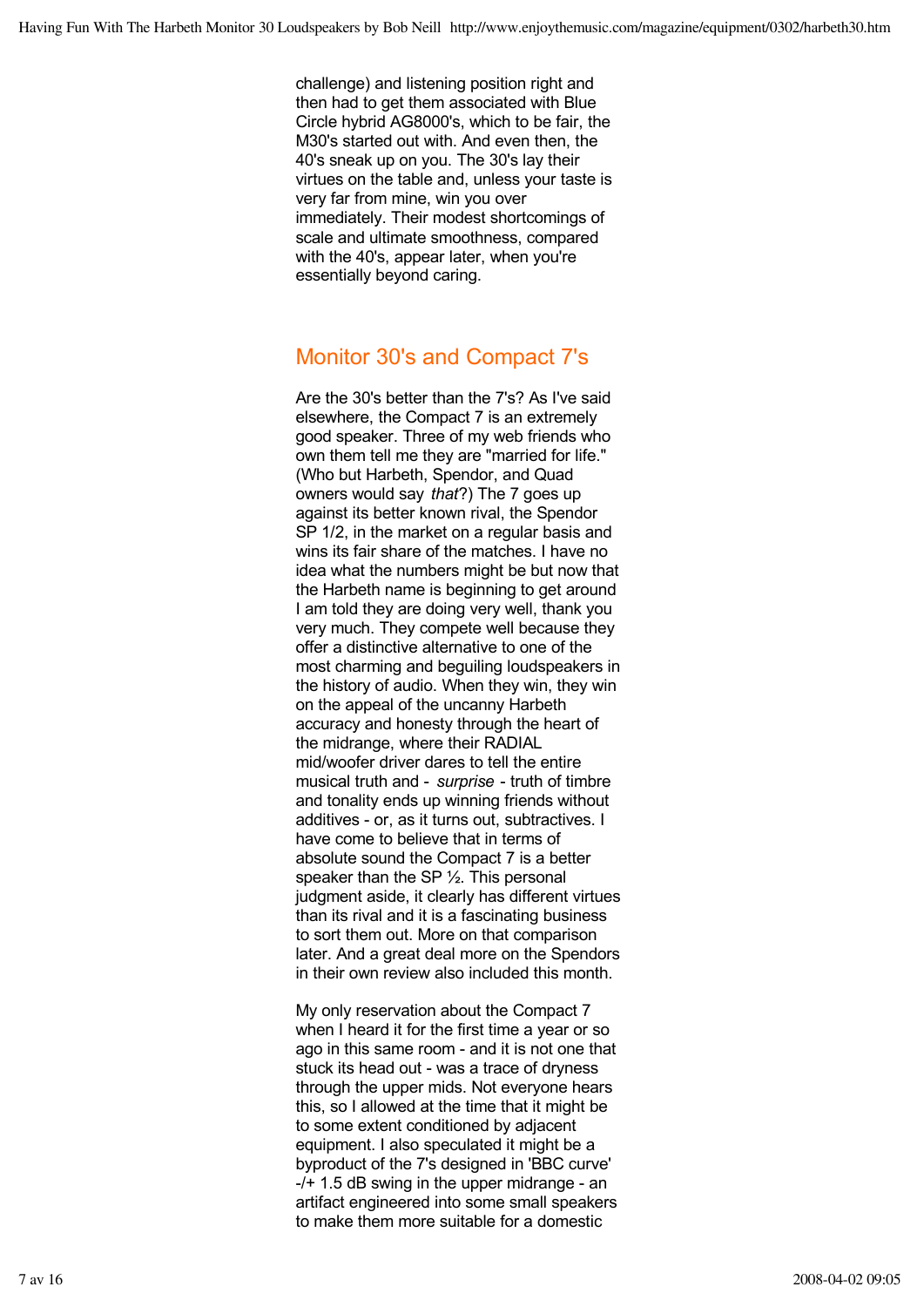environment where early reflections of the higher instruments from typically nearby walls and an 8 foot ceiling can raise havoc. (Neither the SP ½'s nor the Monitor 30 uses this curve.) And then, as I said earlier, there is the difference in tweeters. To repeat, while both the 30's and 7 used the identical RADIAL mid/woofer, their tweeters are not the same. Both the 30 and 40 use the superb soft-dome SEAS Excell, whereas the 7 uses a SEAS magnesium-alloy dome driver. Now that I have heard both speakers head-to-head, I think the difference is tweeters is probably not involved in this matter, though I do think the soft-dome adds a measure of refinement and finish to the high end.

Okay, what do I hear this time around? I hear a wonderfully robust and slightly warm presentation. On a 1961 Art Blakey' *Buhaina's Delight* [Blue Note 84104], on the 7's I hear rich and crisp Freddy Hubbard on trumpet and Curtis Fuller on trombone, a percussive Cedar Walton on piano, a strong throbbing Jymei Merritt on bass, and a smooth, warm but clear Wayne Shorter on sax. Overall, I hear great energy, great dynamics. On the 30's, everything is a bit more open and all of the instruments have a little more light on them. On Tom Petty's *Full Moon Fever* [MCA 6253] on the 7's Petty himself is less forward than he is on the 30's, held back a little, a trifle boxed in. There's the trace of dryness. On the 30's he's clearer and the whole presentation has more snap. The upper mids seem a little less smooth on the 7's but the slightly laid back presentation almost neutralizes that. I notice that the perspective of the 7's actually seems closer to that of the 40's than of the 30's.

With choral music, the 7's have great coherence and a wonderful firmness to their presentation - the latter a characteristic that distinguishes them from the Spendor SP 1/2's, by the way. The 30's are more open so that the strings accompanying the chorus sing a little more and individual choral voices are distinguished a little more clearly. The 30's are notably airier. A baritone in the middle ground has a spot on him with the 30's and the tympanis have more snap. With the 7's, the light goes down a bit and details are less pointed. But they are there.

On Bach's sonatas for violin and harpsichord, Huggett/Koopmanl [Phillips 410401], with the 30's the eighteenth century violin is very present. Both violin and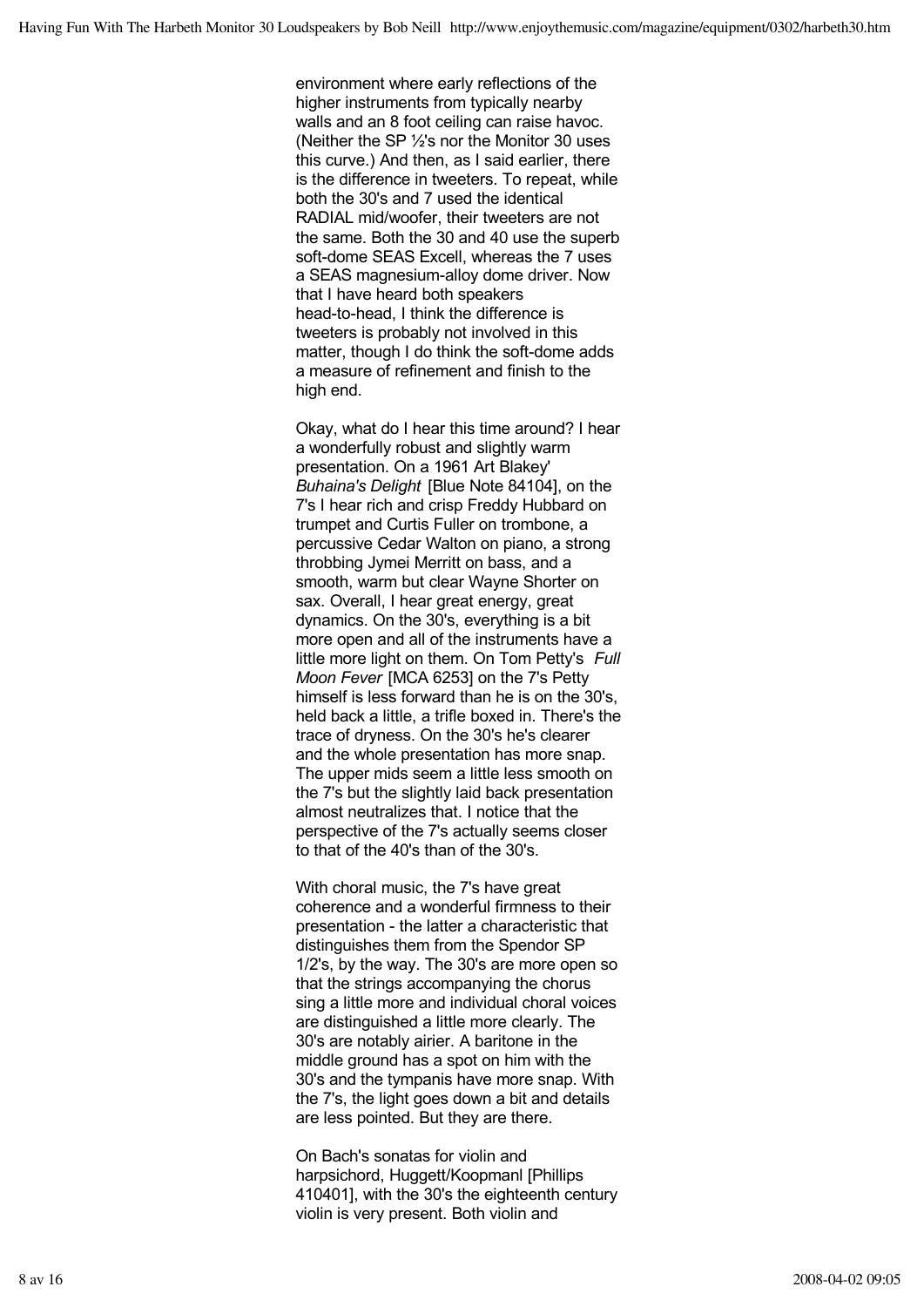harpsichord have their natural cutting edges clearly defined, insisting on their different voices. With the 7's, everything is warmer. The violin has less piquancy and the harpsichord is less insistent. I expect all but true early music fans would prefer the 7's on this one. On this recording and several like it, the 7's warmth feels very natural.

I like the Compact 7's much better this time around - though my ancillary equipment has improved since the first go-round. I think it represents a clear and useful alternative to the Monitor 30's. And Backwoods Barry, who had them for several months, tells me, that when I hear them in a smaller room, which is their intended milieu, this opinion will get stronger.

For more on the Compact 7's, check the Harbeth website, where both Martin Collums' and Robert Greene's reviews are archived. Greene's review of the Monitor 40 review is there as well

## Monitor 30's and Monitor 40's

These two loudspeakers offer *very* different presentations, considering that they share the same RADIAL and SEAS drivers. (The 40 also has a 12-inch paper-based woofer.) The Monitor 40 is notably less forward and, predictably, its scale is larger. Music seems to exist in a larger and deeper space and has more ambience, warmth, and beauty. There is considerably more overall ease to the presentation and more of a sense of venue. Again, with the 30 you feel you are closer to the performers; music tends to feel more intimate and more conspicuously detailed. You have the sense you are hearing them before the music begins to take on the characteristic of the performance space. With the 30's, you are *aware* of background, of performers playing behind those in the foreground, and there is a little more air than with the 40's that, like most large speakers, have some trouble getting out of their own way. But with the 30's, you are not as much aware of a venue. Jean-Marie Reynaud says the same thing is true when he compares his Offrandes with their larger siblings, the Grand Operas. This is clearly a primary effect of the presence of greater bass response, both altering the overall balance and admitting the ambient information on which the expression of performing space depends.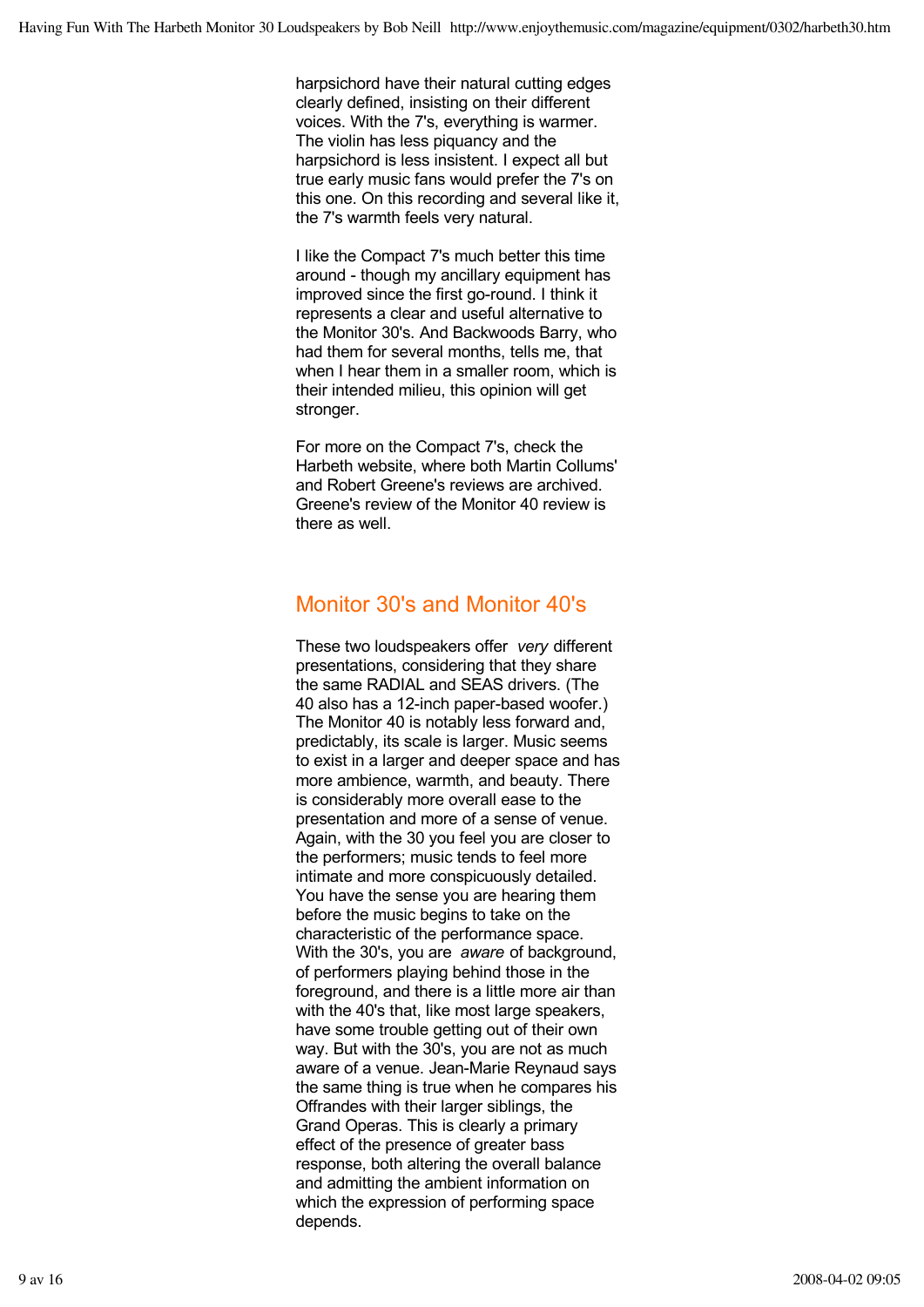The 40's ease is a quality that Monitor 40 owners much admire and that some of its critics object to. Monitor 40's become more expressive when you crank them up a bit but at moderate to low volumes, they are characteristically restrained. Compared head to head with the 40's, the 30's are somewhat less beautiful and refined than they seem without a 40 to compare them with. Music is considerably more intense coming from the 30. Occasionally, there is a hint of strain and congestion when a lot of instruments are fighting to get through, but this is something I only really noticed in contrast to the 40. This is presumably the direct result of the RADIAL driver's having to deal with more bass information than it does in the 40 where, as I say, there is a 12-inch woofer to take over below 200Hz.

In my judgment, the Monitor 40's are "better" speakers than their little brothers, but I can see how the preference might go to the 30's with those who value intensity, prominent detail, and immediacy above all else. Were I assembling a smaller system for my current listening room, the 30's would be the speakers of choice. I prefer what I take to be their 'absolute sound' to that of the Compact 7's. But while the 30s' brilliance can make us forget for a while that there is more to music than they can imagine, returning to the 40's, for this listener, is a dramatic reminder that 12-inch woofers and large cabinets are not for nothing. The music gets bigger, fuller, richer; the air gets thicker - and all this without losing a trace of the detail, though it is less prominent. Initially, they sound warmer than the 30's - and they are - by virtue of having more bass that gets the bottom of the instruments and also enables them to reveal more room, more reverberant space. But finally the warmth ceases to be warmth and simply becomes reality. And the 30's presentation, in the mind - at least mine - becomes the brilliant compromise it must be.

## Monitor 30's and Spendor SP 1/2's

Enter the indomitable Spendor, wishing to reclaim its place in my heart. As I said above, the Spendor gets its own separate review this month, but I can't resist making the comparison with the Harbeths while the latter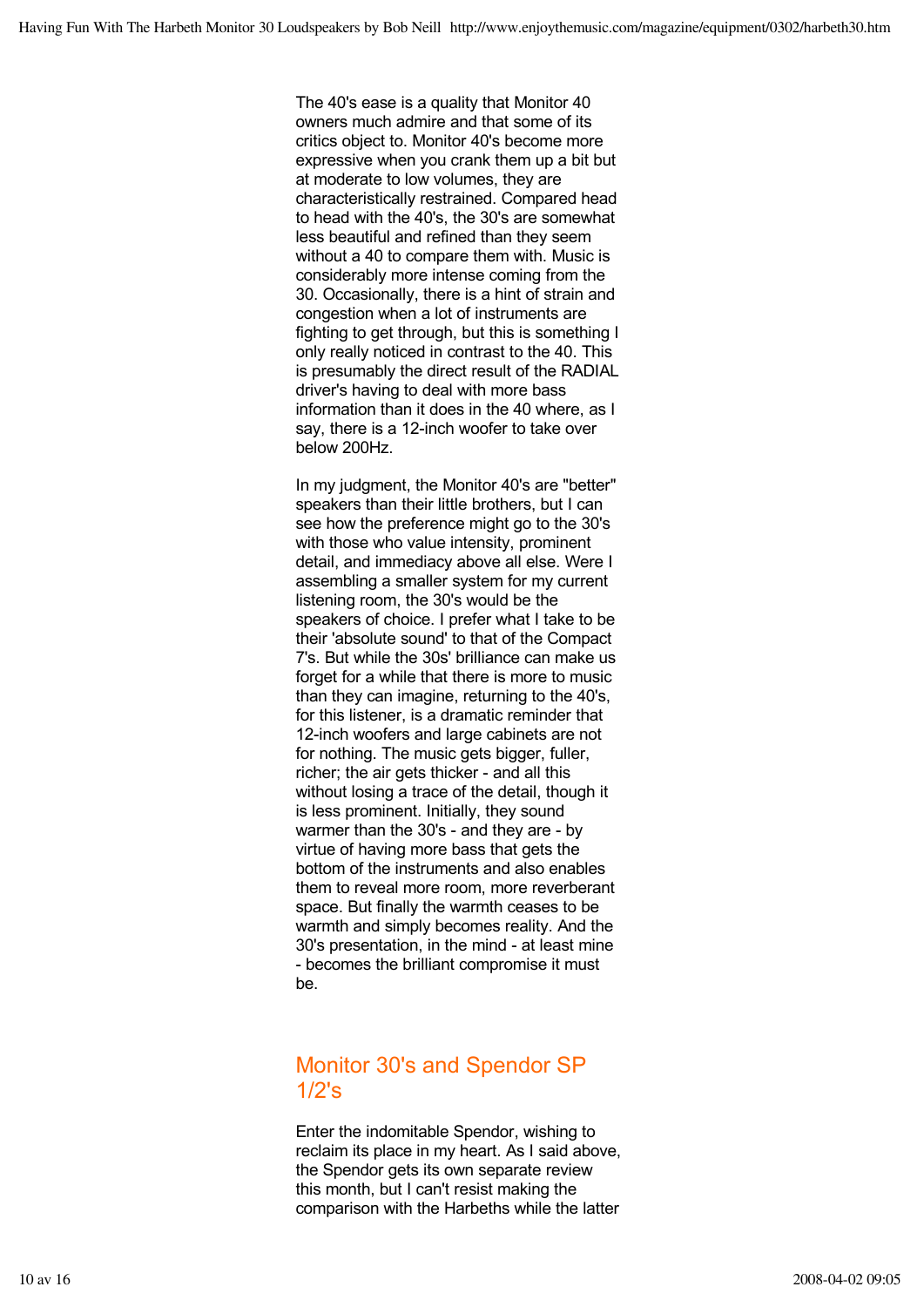have the stage. First a few facts. They are 40% larger than the M30's - and most of this is in height. They are 25 inches high compared with the M30's 18 inches. They are three-ways. Their woofers and midrange drivers are made in-house; the tweeters are Scanspeaks.

The last time I heard the SP 1/2 was nearly two years ago and I will confess that on first listening it literally stole my heart. Everything I threw at it came back lyrical. Not so much colored - Greene assures us in his excellent TAS review that they measure commendably flat through the critical midrange. Lyrical. Very pleasing, somewhat softened and idealized. On orchestral music, they lacked some foundation but their overall appeal was such that once I noted that, I moved on to what they did so well. Which was to charm. I found them utterly charming.

That was then and this is now. I have wanted to revisit these speakers ever since and finally persuaded US Spendor importer QS&D to give me an opportunity. When I reviewed them for a discussion board a while back, based on my experience of that first audition, I did not find them superior to the Compact 7's but *liked* them a bit more. Nonetheless, I tried not to let that show through the review because it felt irrelevant. I found the two speakers' differences more interesting than my opinion about those differences. This time around, having come to know and love Harbeth's flagship, my intent was to look a little more closely into this matter of charm.

This time around, I found the SP 1/2's charm intact but I was more aware of the trade-offs. Compared with the M30's, they are considerably less open: the top end is rolled off more dramatically than the natural roll off of the Harbeths. Compared with the 30's and 7's, they are less bold and their bass foundation is even more conspicuously weak. With the Spendors, you are focused almost exclusively on their justly legendary midrange, which in a large room is palpable, alluring, and solicitous. On classical music everything is so delicious you can cut it with a dessert fork. On rock and jazz, however, they are surprisingly punchy - less so than the 7's, maybe more so than the 30's. The midrange focus can sometimes make everything feel a bit closed in, especially in contrast with the more forward, more open M30's with their wonderfully refined high end. As Herb Reichert reported, in his generally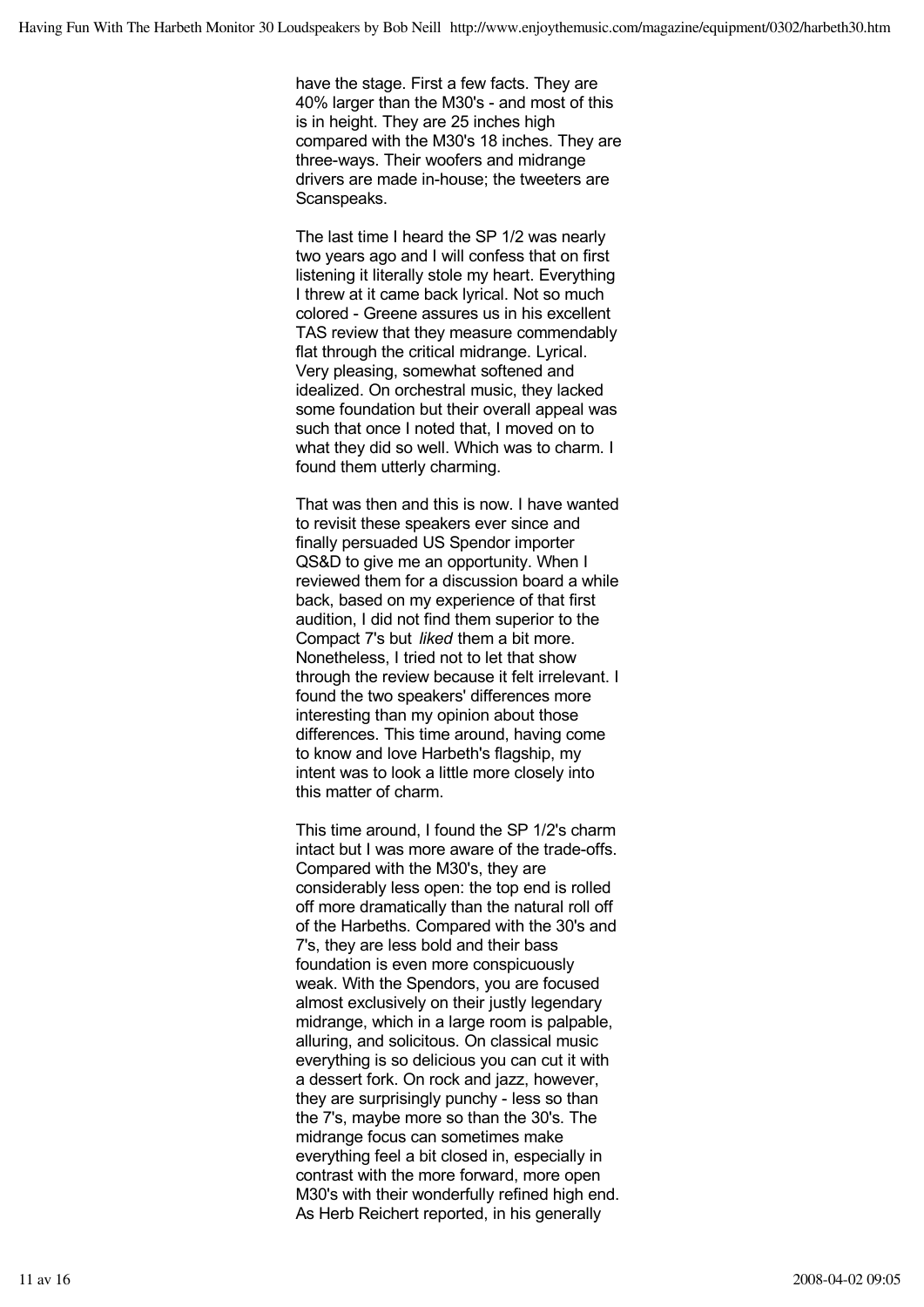enthusiastic *Listener* review, they can get a little "stuffy" and "shut down." The Spendors are airier, softer, and bloomier on classical music than either of the Harbeths. They are less dramatic and incisive on jazz. They are clearly yin to the Harbeths' yang, Aerial's loudspeakers rather than Caliban's - "blue-eyed" as Reichert says.

I would say that the most conspicuous difference between the Spendors and both Harbeths on this hearing is that the Spendors have more of a personality of their own to bring to the music than the Harbeths. The Harbeths tend to let the personality of the recordings play the central role. This is a bit of a cliché in this field, but some cliches are true - all of them were originally. Spendors tend to kiss everything that passes through them. This is not always an intrusive or even all that conspicuous an interposition. It is, as I say, charming. And it is clearly a charm that wears well, witness the hoards of Spendor faithful. But it does, in contrast with both the M30's and 7's, rob music of some of its natural force and individual voice. It tames rather than releases the music. It beguiles rather than excites. I will go much further into this matter in the review of the SP 1/2's. Some of their charm clearly has to do with the polypropylene that their drivers are made of, a material, which both its admirers and detractors will concede, provides a bit of 'polypropylene bounce;' and which Harbeth's Alan Shaw says "eats detail."

# Into the Smaller Room

Nobody but nobody is going to be driving Monitor 30's (or Compact 7's or SP 1/2's) with \$26,000 worth of electronics - and all that Valhalla - in a 5,000 cubic foot room. Fair enough. If the primary goal here is not only to hear and describe what the M30's 'really' sound like, a secondary goal is to begin the speculative process of building a 'modest' music system for "normal" circumstances, so let's introduce some compromises. I'll try to keep this short. We are running a *little* long here.

Let us move into our 12 x 24 x 8 foot bedroom and we will try some real-world electronics. I have been told and have come to believe that the French company Audiomat is very likely making some of the best reasonably priced integrated amps in the world. I have heard the \$2,300 Arpege and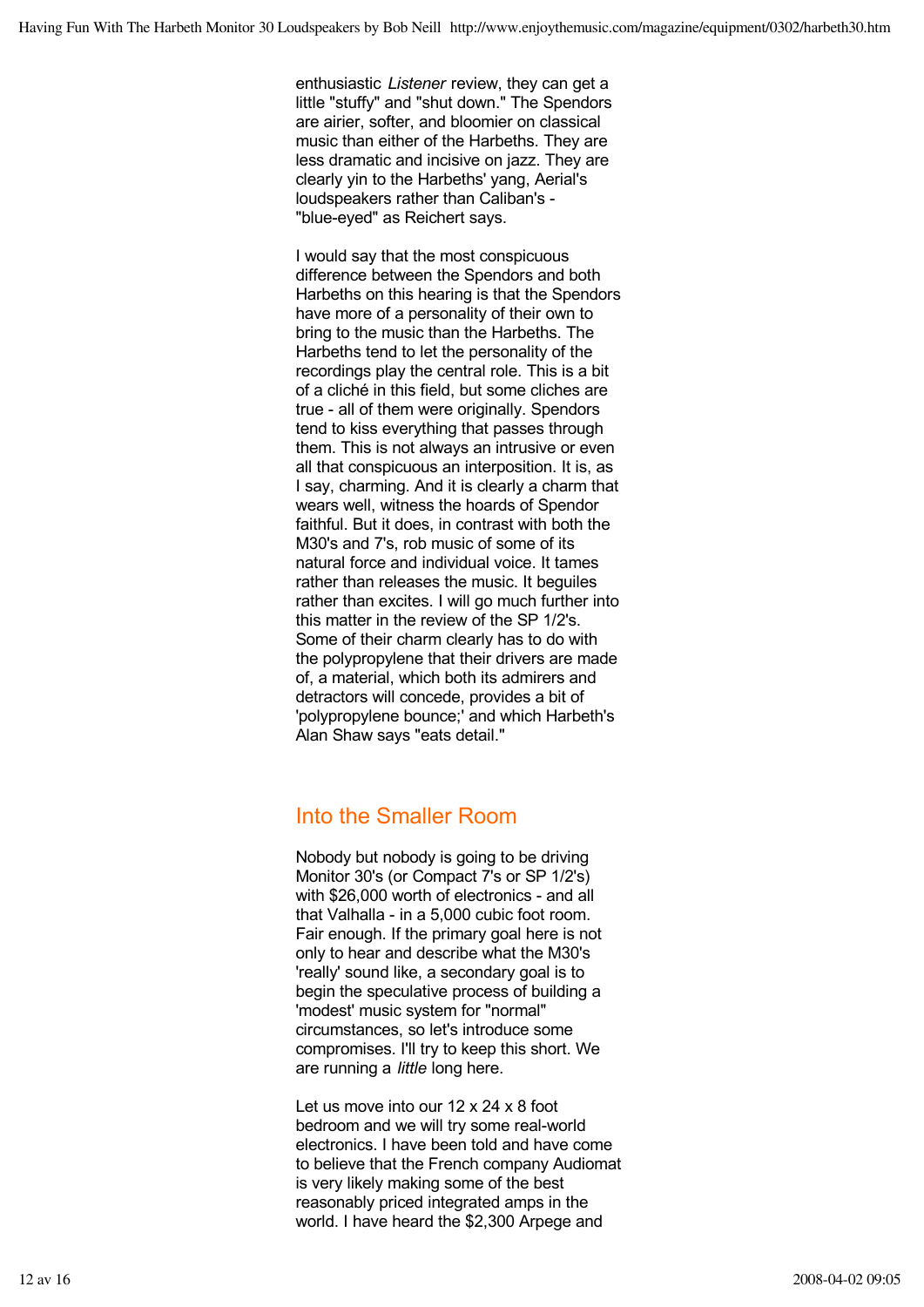liked it a lot driving Triangle Venti's in Barry's system. Since then (last summer) I have been badgering Pascal Ravage of North American Audiomat importer Mutine Audio of Quebec, to send me the top-of-the-line and more robust Solfege (\$4,350) to try out as the centerpiece of a moderate priced and smaller scale system - with loudspeakers a little harder to drive than the efficient Ventis. The Solfege uses 6550's rather than the Arpege's EL 34's has a larger power supply and, as Mutine makes clear on their website description, is less forgiving than its stablemate. The Solfege is getting its own review next month, but so long as I am trying to provide a real-world impression of the Monitor 30 loudspeakers here, I will offer a preview of how they sound with a Solfege. (Also with the Compact 7's and SP 1/2's.)

Again, room is 12 x 24 x 8 feet. Wall to wall carpet over slab. No wood, sorry about that. Speakers are around 3 feet from the side walls, 42 inches from the wall behind them which is glass from waist level on up but drapes are drawn about half-way in front of them. They are 6-7 feet apart. Bookshelves on the listener's left, standard dry wall on the right, with a largish oil painting about where the first reflection hits. Speakers aimed directly at listener to reduce side reflections. Ceiling is rough plastered dry wall. Naim CDSII/Electraglide AC cord. Valhalla IC. Solfege/stock power cord. Blue Circle 92 speaker cable/bi-wired. Monitor 30's and Compact 7's on 28" rock solid proprietary stands - a tad too high but I can adjust the listening position for an audition. SP 1/2's on 15-inch Sound Anchors. Listener is about 7 feet away.

As you know, it is a very different experience listening in a smallish room, especially a fully carpeted one. Everything feels more intimate, less spacious. I do not like it, never have. Interestingly, I discovered immediately that the smaller dimensions of my bedroom played to the coherence and warmer balance of the Compact 7's. On a wide variety of music, essentially the same stuff I used to audition in my larger room, the Monitor 30's were more open, more complex, giving the sense that more information was coming through; but this could sometimes be a little overwhelming. The same music coming through the 7's was more engaging than through the 30's. Firmer, more emotional, and actually the sound stage depth appears deeper, especially on orchestral music. The slight boxed-in effect I heard on voices was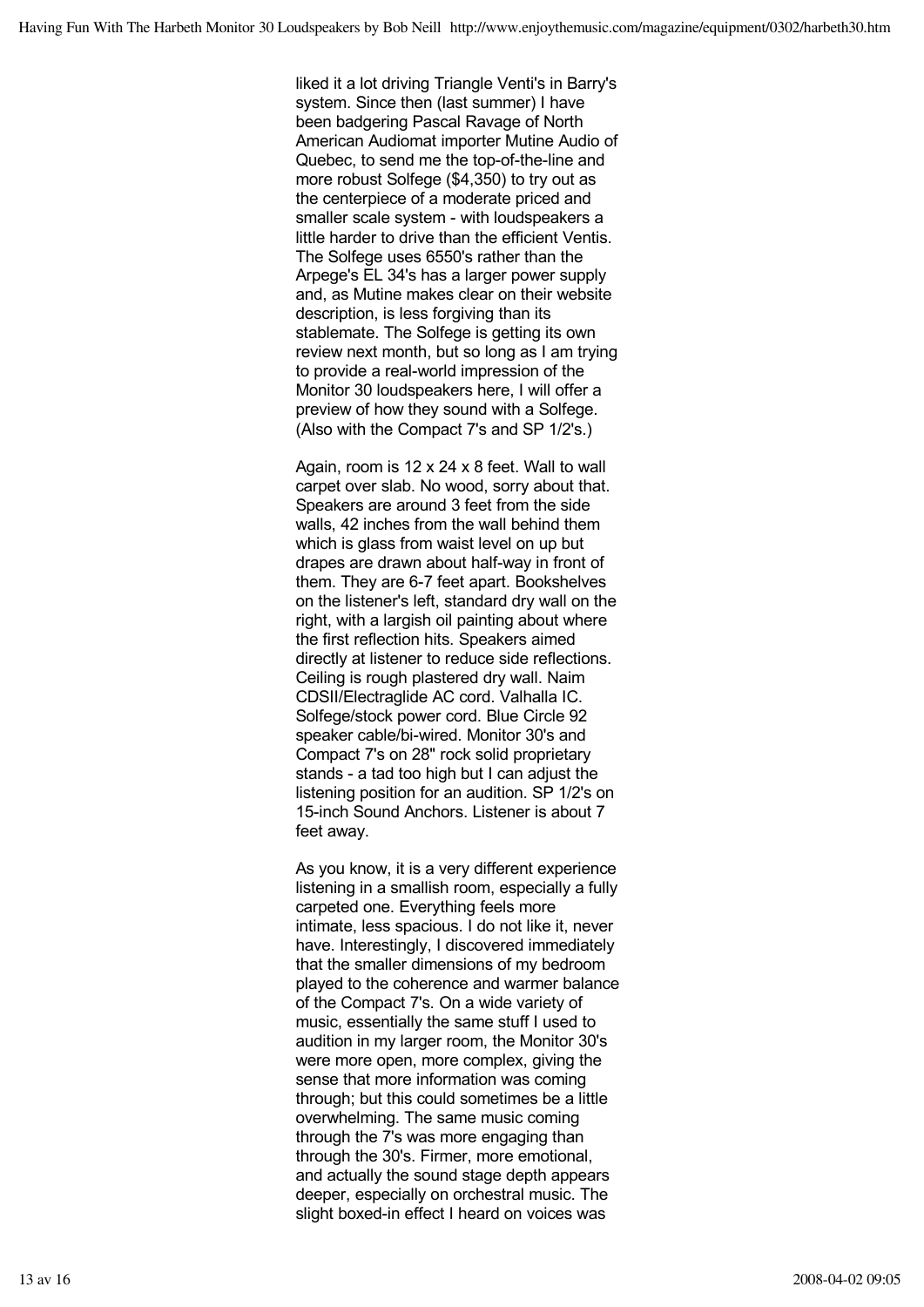diminished to the point where I had to listen for it. There seemed to be an increased sense of smoothness to the 7's in the smaller room. I know the Solfege was a factor here, but after a while, switching the speakers in and out, I do not think it favored one over the other. It is ever so slightly warmer than my AG's, but otherwise it seems like a very neutral amp. I had tried the Solfege the night before on the Monitor 40's and from that less than ideal experience developed a sense that it might be plumby and hazey. Not at all with the smaller speakers.

Monitor 40's are a hard load for a small tube amp, even Class A. With the smaller Harbeths, it seemed admirable. A good match with either. My bedroom is not set up so that I could try the speakers on the long wall. This might have eased the 30's presentation a bit, but the close ceiling would still be there. The Spendors, surprisingly, did not fare so well in the smaller room. The closer boundaries did not add fullness or reinforce the bass as I expected. And some of their midrange magic disappeared. Perhaps they need a little more lively acoustic space to thrive. At any rate, the Compact 7 emerged as the champion of moderate sized, heavily damped listening quarters.

### **Conclusions**

This has gone on long enough. In a large room, if I could not afford the Monitor 40's and a proper amp to drive them, the Compact 30's would be my choice for the 'definitive' small British monitor. Their boldness and clarity coupled with exemplary smoothness makes them a clear choice to my ears. In a smaller room, well let's just say I now understand my many Compact 7 owner friends' enthusiasm for these speakers. In a small room, they do indeed come alive. They appear to have been brilliantly engineered for the normal domestic listening environment.

#### The Numbers

These numbers should probably be read in conjunction with those for the Monitor 40's. As I have pointed out above, the 30's give away a good deal of low level ambience and hence decay because of their considerably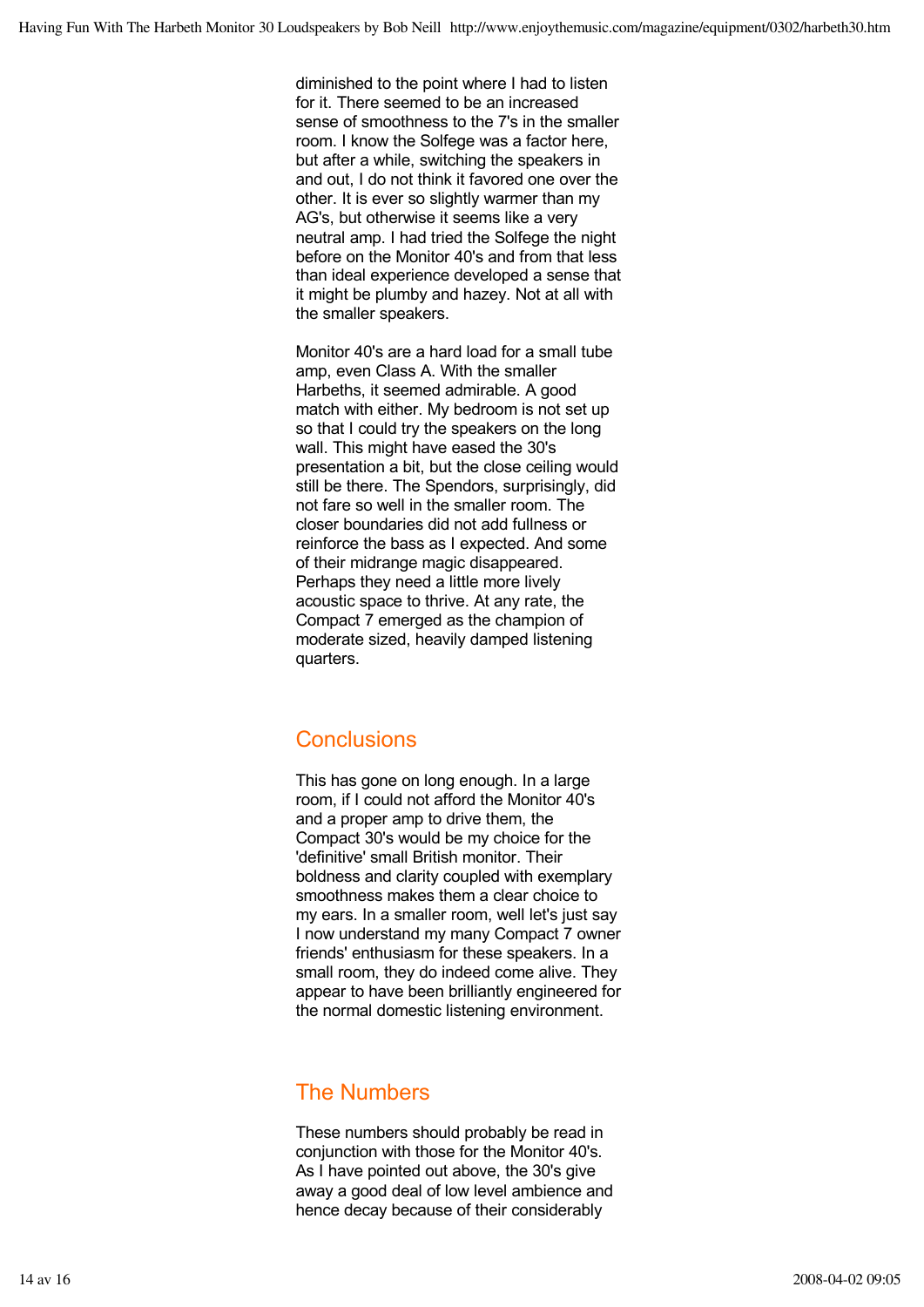more modest bass response. Mainly because they are two-way speakers, I expect, they are also not quite as smooth as the 40's,which, to be fair, are extraordinary in this respect. This slightly reduced smoothness shows up in the "tonality" and "midrange," "high frequency," and "inner resolution" scores. On the other hand, their small size also enables them to image a bit better and do a somewhat more convincing job in soundscape delineation. And finally, because they are more forward, they seem to have a faster attack.

| Tonality                              | 95  |
|---------------------------------------|-----|
| Sub-bass (10 Hz - 60<br>Hz)           | 75  |
| Mid-bass (60 Hz - 200<br>Hz)          | 90  |
| Midrange (200 Hz -<br>3,000 Hz)       | 95  |
| High-frequencies (3,000<br>Hz on up)  | 95  |
| Attack                                | 90  |
| Decay                                 | 85  |
| <b>Inner Resolution</b>               | 85  |
| Soundscape width front                | 90  |
| Soundscape width rear                 | 90  |
| Soundscape depth<br>behind speakers   | 90  |
| Soundscape extension<br>into the room | 80  |
| Imaging                               | 90  |
| <b>Fit and Finish</b>                 | 90  |
| <b>Self Noise</b>                     | 100 |
| Value for the Money                   | 100 |

### **Specifications**

Sensitivity: 85dB/1w/1m Impedance: 8 ohms Max Power: 100 watts Recommended Power: 50-150 Size: 460 mm x 277mm x 285mm 18" x 11" x 11" (HxWxD)

Price \$3,189, plus stands